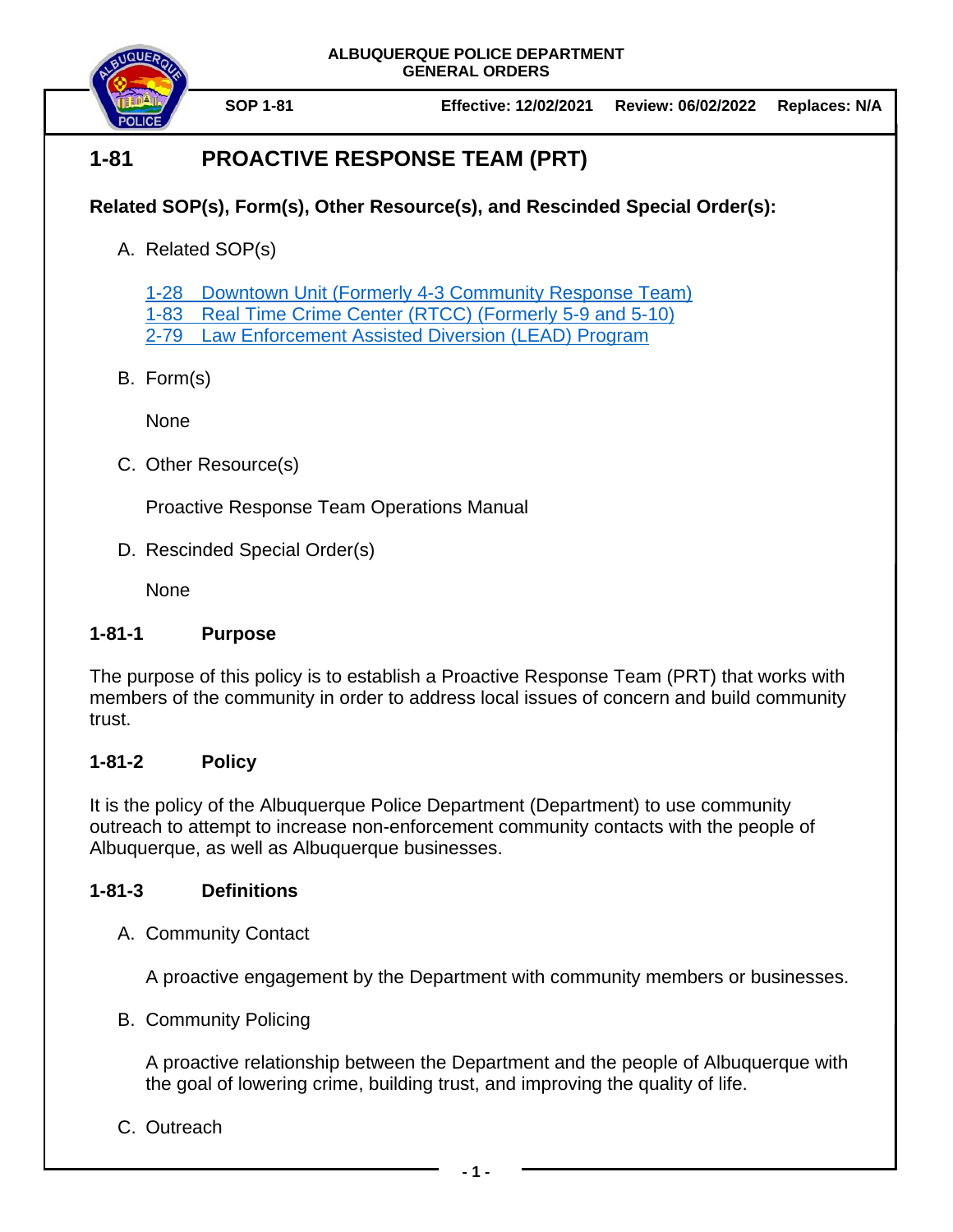

5. PRT officers may use discretion in operations including but not limited to: